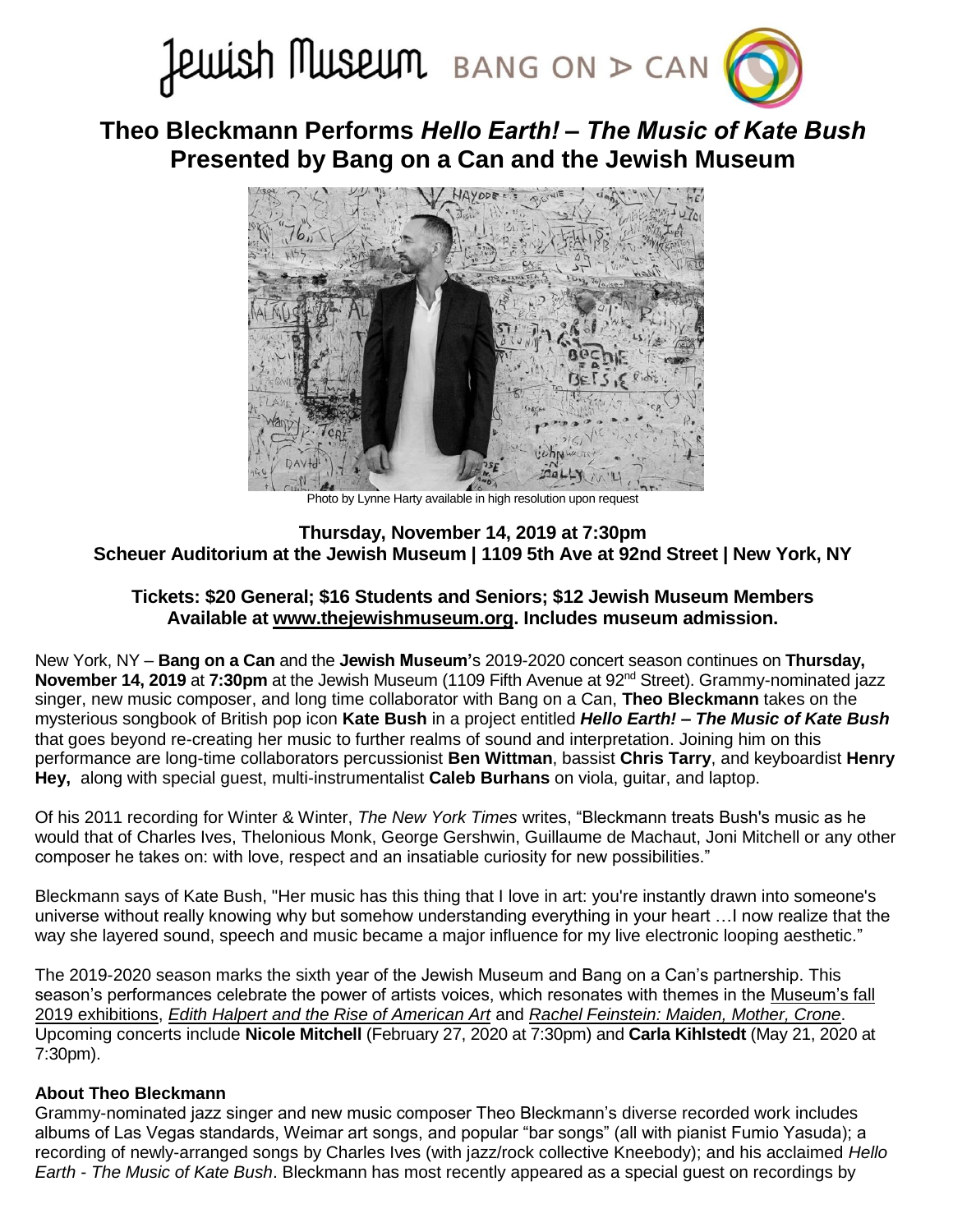Ambrose Akinmusire for Blue Note Records and Julia Hülsmann's trio for ECM Records. In January 2017, ECM released Bleckmann's recording with his new Elegy Quintet, produced by legendary label head and founder, Manfred Eicher. Bleckmann has collaborated with musicians, artists, actors and composers, including Ambrose Akinmusire, Laurie Anderson, Uri Caine, Philip Glass, Ann Hamilton, John Hollenbeck, Sheila Jordan, Phil Kline, David Lang, Kirk Nurock, Frances MacDormand, Ben Monder, Michael Tilson Thomas, Kenny Wheeler, John Zorn, the Bang on a Can All-Stars, and, most prominently, Meredith Monk, with whom Bleckmann worked as a core ensemble member for over fifteen years. He has been interviewed by Terry Gross on NPR's *Fresh Air* and appeared on *The Late Show with David Letterman* with Laurie Anderson. In 2015, Bleckmann premiered a new work for the American Composers Orchestra at Carnegie Hall, and in 2016 he brought new work to the New York Philharmonic Biennial and the Los Angeles Philharmonic. Bleckmann has consistently appeared in the top-five spots in the *DownBeat* Critics' Polls for Best Male Vocalist, and top-ten spots in their Readers' Polls, and his work on Phil Kline's "Out Cold" helped place that production on WQXR's Operavore "Best Opera of 2012". In 2010, Bleckmann received the prestigious JAZZ ECHO award from the Deutsche Phono-Akademie in his native Germany.

**Tickets for the November 14, 2019 program are \$20 general public; \$16 students and seniors; and \$12 for Jewish Museum members and Bang on a Can list members, and include exhibition admission prior to the performance. Further program and ticket information is available by calling 212.423.3337 or at [TheJewishMuseum.org/calendar.](http://thejewishmuseum.org/calendar) The Jewish Museum is located at Fifth Avenue and 92nd Street, NYC.**

### **Support**

Public programs are made possible, in part, through public funds from the New York City Department of Cultural Affairs in partnership with City Council and the New York State Council on the Arts with the support of Governor Andrew M. Cuomo and the New York State Legislature.

### **About Bang on a Can**

Bang on a Can is dedicated to making music new. Since its first Marathon concert in 1987, Bang on a Can has been creating an international community dedicated to innovative music, wherever it is found. With adventurous programs, it commissions new composers, performs, presents, and records new work, develops new audiences, and educates the musicians of the future. Bang on a Can is building a world in which powerful new musical ideas flow freely across all genres and borders. Bang on a Can plays "a central role in fostering a new kind of audience that doesn't concern itself with boundaries. If music is made with originality and integrity, these listeners will come." (*The New York Times*)

Bang on a Can has grown from a one-day New York-based Marathon concert (on Mother's Day in 1987 in a SoHo art gallery) to a multi-faceted performing arts organization with a broad range of year-round international activities. "When we started Bang on a Can, we never imagined that our 12-hour marathon festival of mostly unknown music would morph into a giant international organization dedicated to the support of experimental music, wherever we would find it," write Bang on a Can Co-Founders Michael Gordon, David Lang and Julia Wolfe. "But it has, and we are so gratified to be still hard at work, all these years later. The reason is really clear to us – we started this organization because we believed that making new music is a utopian act – that people needed to hear this music and they needed to hear it presented in the most persuasive way, with the best players, with the best programs, for the best listeners, in the best context. Our commitment to changing the environment for this music has kept us busy and growing, and we are not done yet."

Current projects include the new **LOUD Weekend at MASS MoCA**; **The People's Commissioning Fund**, a membership program to commission emerging composers; the **Bang on a Can All-Stars**, who tour to major festivals and concert venues around the world every year; recording projects; the **Bang on a Can Summer Music Festival at MASS MoCA** - a professional development program for young composers and performers led by today's pioneers of experimental music; **Asphalt Orchestra**, Bang on a Can's extreme street band that offers mobile performances re-contextualizing unusual music; **Found Sound Nation**, a new technology-based musical outreach program now partnering with the State Department of the United States of America to create **OneBeat**, a revolutionary, post-political residency program that uses music to bridge the gulf between young American musicians and young musicians from developing countries; cross-disciplinary collaborations and projects with DJs, visual artists, choreographers, filmmakers and more. Each new program has evolved to answer specific challenges faced by today's musicians, composers and audiences, in order to make innovative music widely accessible and wildly received. Bang on a Can's inventive and aggressive approach to programming and presentation has created a large and vibrant international audience made up of people of all ages who are rediscovering the value of contemporary music.